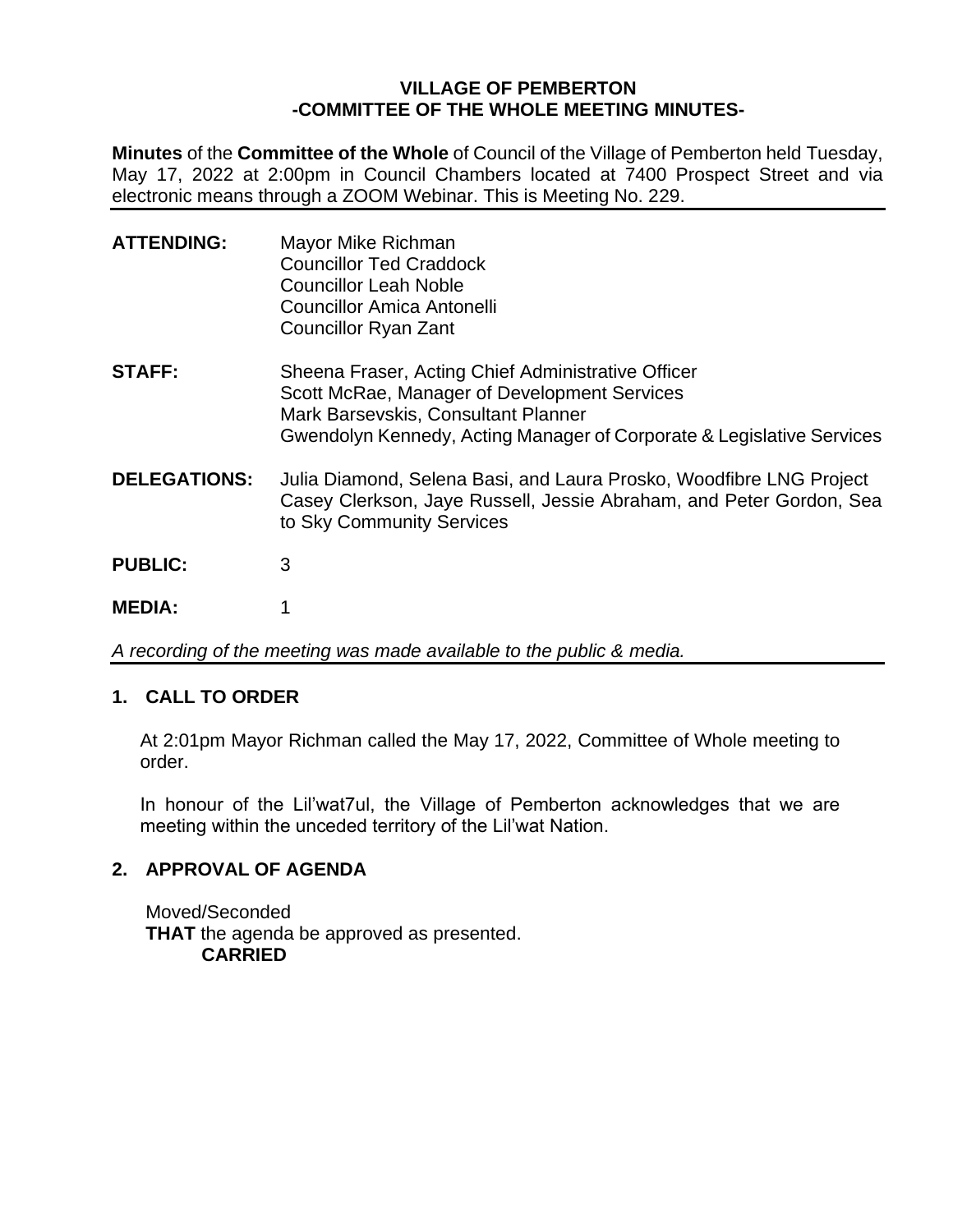Village of Pemberton Committee of the Whole Meeting No. 229 Tuesday, May 17, 2022 Page **2** of **5**

## **3. ADOPTION OF MINUTES**

## **a) Committee of the Whole Meeting No. 228, Tuesday, April 26, 2022**

Moved/Seconded **THAT** the minutes of the Committee of the Whole Meeting No. 228, held Tuesday, April 26, 2022, be approved as circulated. **CARRIED**

### **4. DELEGATIONS**

#### **a) Woodfibre LNG Project Update – Julia Diamond, Senior Manager, Government Relations, Laura Prosko, Stakeholder Relations Advisor, and Selena Basi, VP, External and Government Relations**

Selena Basi presented an update on the Woodfibre LNG project, which has been in process since 2014 and has now reached the ramp-up phase. Using e-drive technology, the facility will be the lowest carbon emission producing LNG facility in the world. During peak construction activity the project will support 700 jobs and will provide 100 long-term jobs once in production. The facility is expected to be ready for production in 2027.

Ms. Basi emphasized that Woodfibre LNG, a part of Pacific Energy, places a strong focus on community and seeks to minimize pressures on the region and promote benefits to the community. Woodfibre LNG has forged a strong partnership with the Squamish Nation. Woodfibre supports communities through donations and sponsorship programs. Local not-for-profit organizations are encouraged to apply.

The Committee requested more information regarding accommodation for the construction workforce and whether the presence of the workers would impact community services.

#### Moved/Seconded

**THAT** the Committee of the Whole receives the Woodfibre LNG Project Update report.

### **CARRIED**

### **5. REPORTS**

### **a) Sea to Sky Community Services Affordable Housing Project - Introductory Report**

Mark Barsevskis, Consultant Planner, presented a report outlining the key elements of the application for rezoning and major development permit for an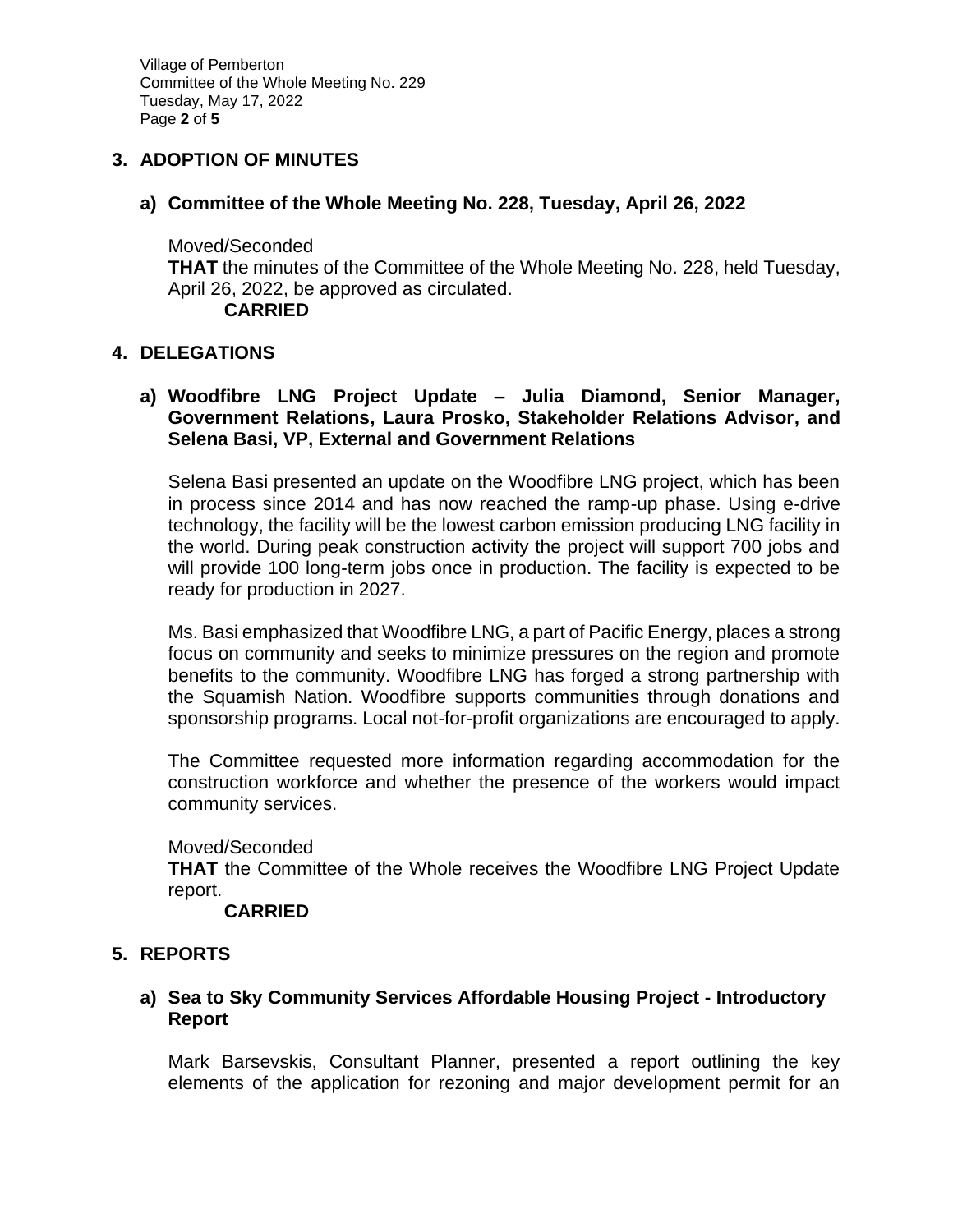affordable housing project for the lands located at Lot 2 District Lot 203 Lillooet District Plan KAP56640 (PID: 023-384-018).

The project proponent, Sea to Sky Community Services, proposes 63 one, two, and three bedroom residential units over 836 m2 of commercial area on the ground floor. Due to concerns raised during early public engagement, Staff are seeking input from the Committee before proceeding with full review of the application.

The proposal generally satisfies the section 5.9.1 of the Official Community Plan (OCP), Housing Policies. Currently zoned commercial tourism (C-2), rezoning will be required. A comprehensive development zone is proposed to be created specifically for this project.

The proponents have asked that their application for a major development permit be considered concurrently with the rezoning application. Located within Development Permit Area No. 7, Gateway, the project must comply with the following guidelines:

- Create a strong sense of arrival to the Pemberton community through natural, landscaped and built gateway elements.
- Provide visual and physical cohesiveness that draws interest to the community.
- Present services and accommodations targeted to the travelling public that create an attractive community identity and character.

Concerns raised by Staff and the public include:

- Building height,
- Parking and traffic, and
- Storm water management and flood risk.

Mr. Barsevskis presented two options to the Committee for consideration:

#### **Option One:**

**THAT** the Committee of the Whole recommend to Council that Staff be directed to continue with the processing of the application by Station One Architects on lands located at Lot 2 District Lot 203 Lillooet District Plan KAP56640 (PID: 023-384-018), substantially in the form submitted in the application submission;

**AND THAT** subject to a complete and thorough application process, the proposed application be brought to Council for consideration of first reading to amending the zoning bylaw.

### **Option Two:**

**THAT** the Committee of the Whole recommend to Council that the zoning bylaw amendment and a major development permit proposed on lands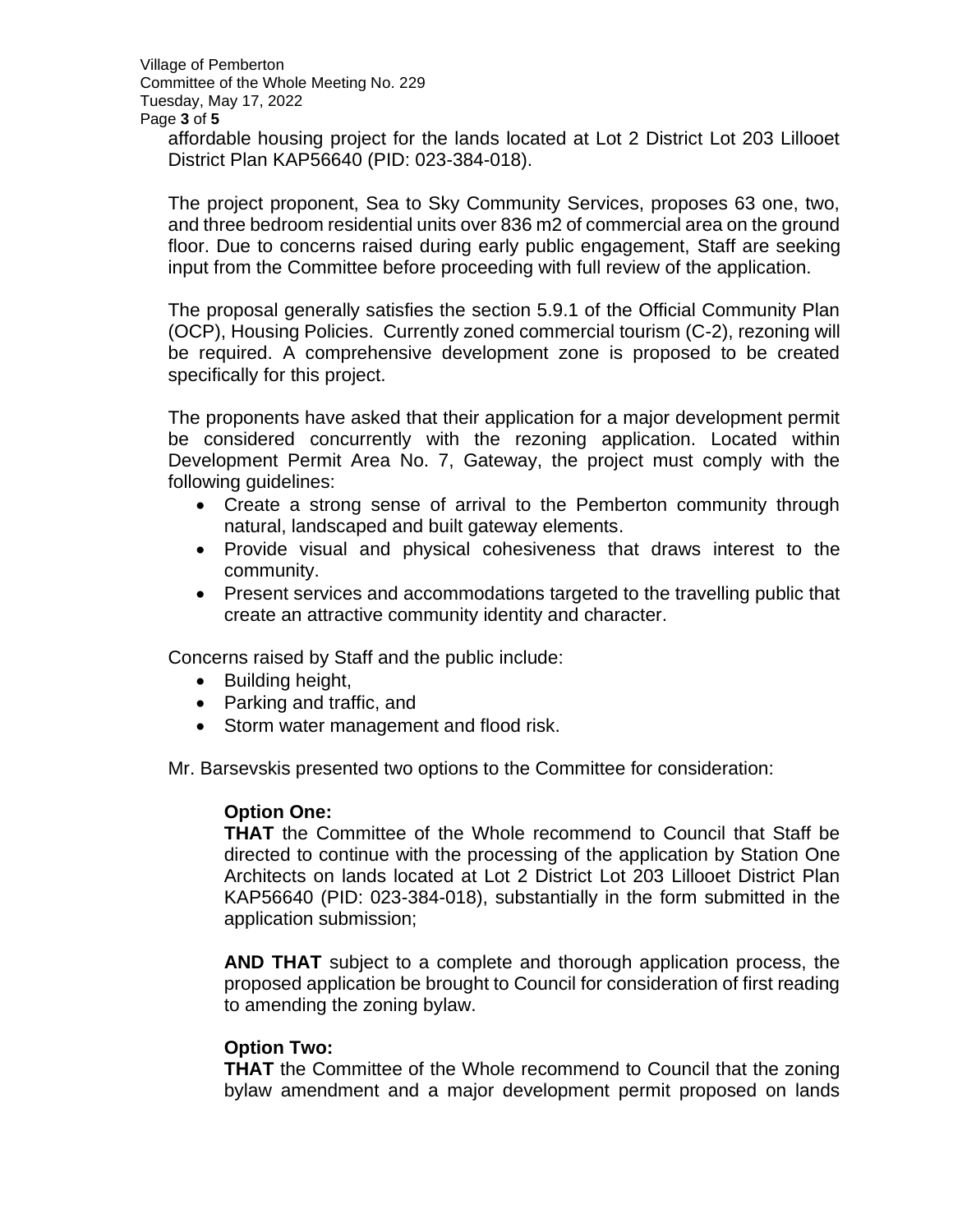Village of Pemberton Committee of the Whole Meeting No. 229 Tuesday, May 17, 2022 Page **4** of **5**

> located at Lot 2 District Lot 203 Lillooet District Plan KAP56640 (PID: 023- 384-018), not proceed in its current form;

> **AND THAT** Staff be directed to request an amendment to the proposed application to align it more closely with the guidance in the Official Community Plan and development permit areas, and the existing and proposed development in the area.

Acting CAO Fraser noted that under the current schedule of regular meetings, and with the 2022 local general elections on October 15th, it would not be possible to meet the timelines needed for approval of the project as required by BC Housing. As such, an amendment to the regular meeting schedule was advised should the Committee support proceeding with review of the application.

The Committee invited the project proponents, Casey Clerkson, Jaye Russell, Jessie Abraham, and Peter Gordon, to join the meeting at 2:36pm.

The project team emphasized the need for affordable housing in Pemberton, their commitment to listening to public comments and their willingness to make changes to the proposal in response to public input, and the challenge of meeting the BC Housing timeline, necessary to secure funding for the project.

Discussion focused on storm water management, flood risk, the height of the building, and the urgent need for affordable housing in Pemberton.

Councillor Ryan Zant left the meeting at 2:55 pm.

Councillor Ryan Zant joined the meeting at 3:14 pm.

Casey Clerkson, Jaye Russell, Jessie Abraham, and Peter Gordon left the meeting at 3:16pm.

#### Moved/Seconded

**THAT** The Committee of the Whole recommends to Council that Staff be directed to continue with the processing of the application by Station One Architects on lands located at Lot 2 District Lot 203 Lillooet District Plan KAP56640 (PID: 023- 384-018), substantially in the form submitted in the application submission;

**AND THAT** subject to a complete and thorough application process, the proposed application be brought to Council for consideration of first reading to amending the zoning bylaw.

#### **CARRIED**